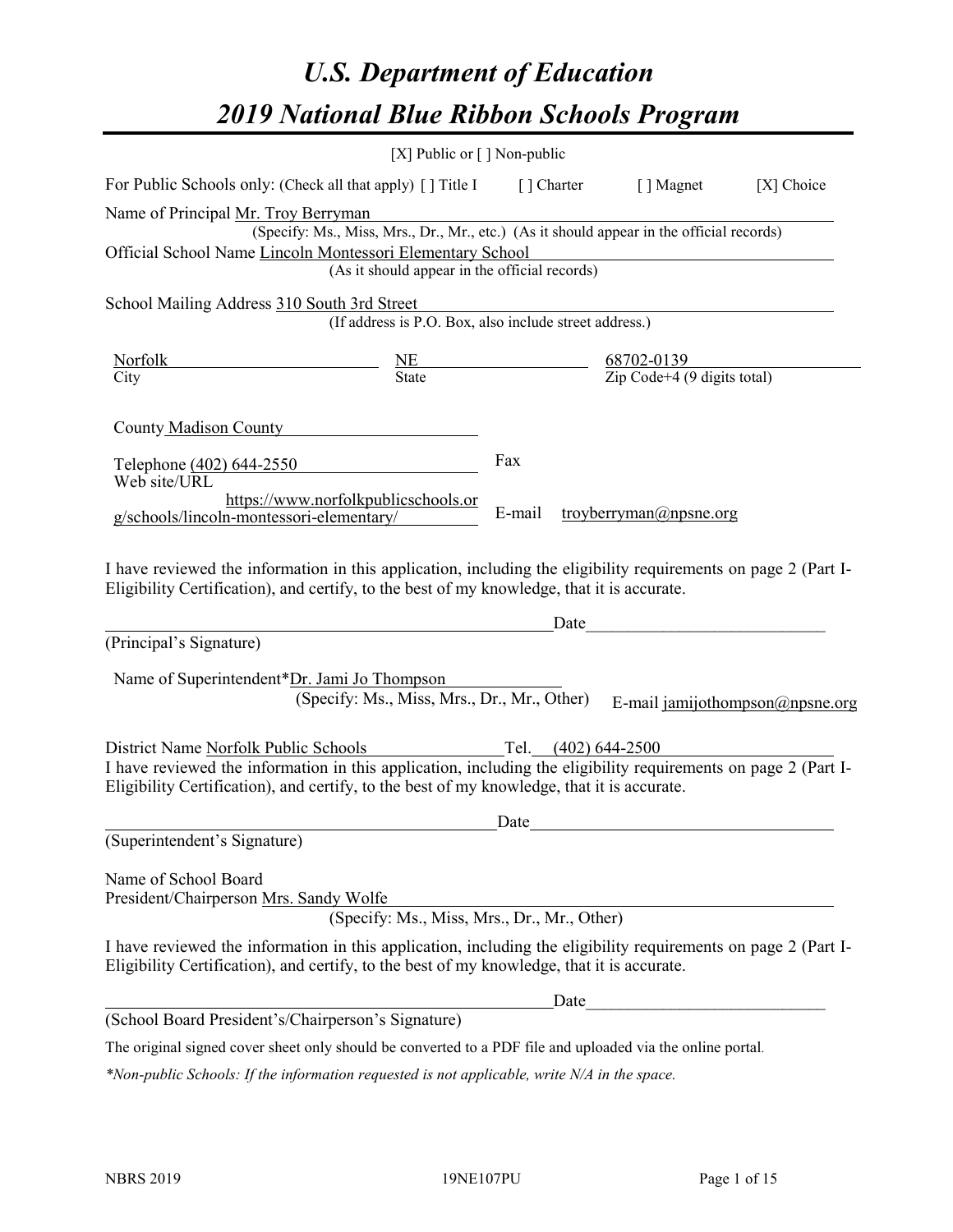The signatures on the first page of this application (cover page) certify that each of the statements below, concerning the school's eligibility and compliance with U.S. Department of Education and National Blue Ribbon Schools requirements, are true and correct.

1. All nominated public schools must meet the state's performance targets in reading (or English language arts) and mathematics and other academic indicators (i.e., attendance rate and graduation rate), for the all students group, including having participation rates of at least 95 percent using the most recent accountability results available for nomination.

2. To meet final eligibility, all nominated public schools must be certified by states prior to September 2019 in order to meet all eligibility requirements. Any status appeals must be resolved at least two weeks before the awards ceremony for the school to receive the award.

3. The school configuration includes one or more of grades K-12. Schools on the same campus with one principal, even a K-12 school, must apply as an entire school.

4. The school has been in existence for five full years, that is, from at least September 2013 and each tested grade must have been part of the school for the past three years.

5. The nominated school has not received the National Blue Ribbon Schools award in the past five years: 2014, 2015, 2016, 2017, or 2018.

6. The nominated school has no history of testing irregularities, nor have charges of irregularities been brought against the school at the time of nomination. If irregularities are later discovered and proven by the state, the U.S. Department of Education reserves the right to disqualify a school's application and/or rescind a school's award.

7. The nominated school has not been identified by the state as "persistently dangerous" within the last two years.

8. The nominated school or district is not refusing Office of Civil Rights (OCR) access to information necessary to investigate a civil rights complaint or to conduct a district-wide compliance review.

9. The OCR has not issued a violation letter of findings to the school district concluding that the nominated school or the district as a whole has violated one or more of the civil rights statutes. A violation letter of findings will not be considered outstanding if OCR has accepted a corrective action plan from the district to remedy the violation.

10. The U.S. Department of Justice does not have a pending suit alleging that the nominated school or the school district, as a whole, has violated one or more of the civil rights statutes or the Constitution's equal protection clause.

11. There are no findings of violations of the Individuals with Disabilities Education Act in a U.S. Department of Education monitoring report that apply to the school or school district in question; or if there are such findings, the state or district has corrected, or agreed to correct, the findings.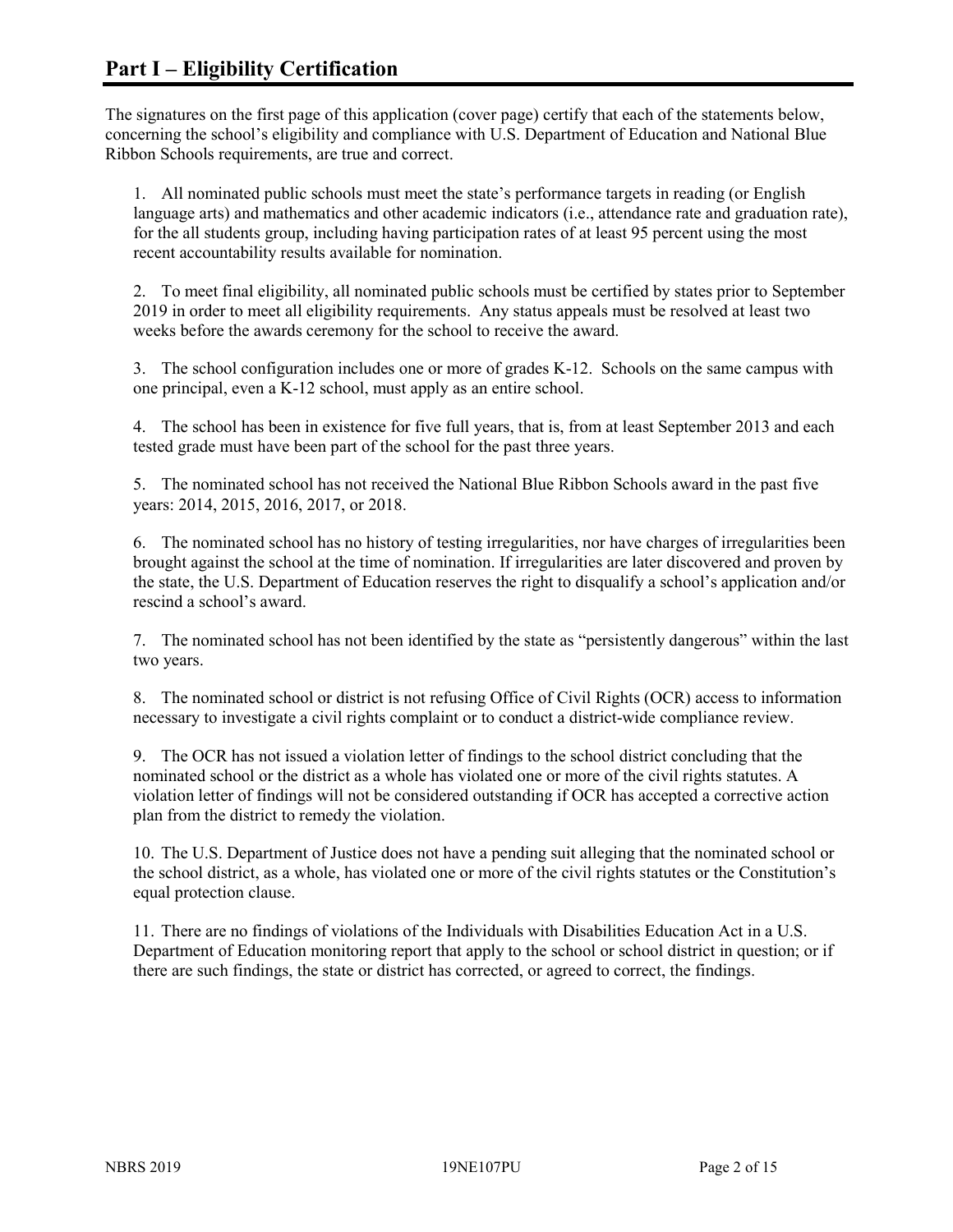#### **Data should be provided for the most recent school year (2018-2019) unless otherwise stated.**

#### **DISTRICT**

1. Number of schools in the district  $\overline{7}$  Elementary schools (includes K-8) (per district designation): 2 Middle/Junior high schools 1 High schools 0 K-12 schools

10 TOTAL

**SCHOOL** (To be completed by all schools)

2. Category that best describes the area where the school is located:

[X] Urban or large central city [ ] Suburban [] Rural or small city/town

3. Number of students as of October 1, 2018 enrolled at each grade level or its equivalent in applying school:

| Grade                           | # of         | # of Females | <b>Grade Total</b> |
|---------------------------------|--------------|--------------|--------------------|
|                                 | <b>Males</b> |              |                    |
| <b>PreK</b>                     | $\theta$     | $\theta$     | 0                  |
| $\mathbf K$                     | 14           | 11           | 25                 |
| 1                               | 12           | 13           | 25                 |
| $\mathbf{2}$                    | 10           | 11           | 21                 |
| 3                               | 9            | 9            | 18                 |
| 4                               | 7            | 13           | 20                 |
| 5                               | 0            | 0            | 0                  |
| 6                               | 0            | 0            | 0                  |
| 7                               | 0            | 0            | 0                  |
| 8                               | 0            | 0            | 0                  |
| 9                               | 0            | 0            | 0                  |
| 10                              | 0            | 0            | 0                  |
| 11                              | 0            | 0            | 0                  |
| 12 or higher                    | 0            | 0            | 0                  |
| <b>Total</b><br><b>Students</b> | 52           | 57           | 109                |

\*Schools that house PreK programs should count preschool students **only** if the school administration is responsible for the program.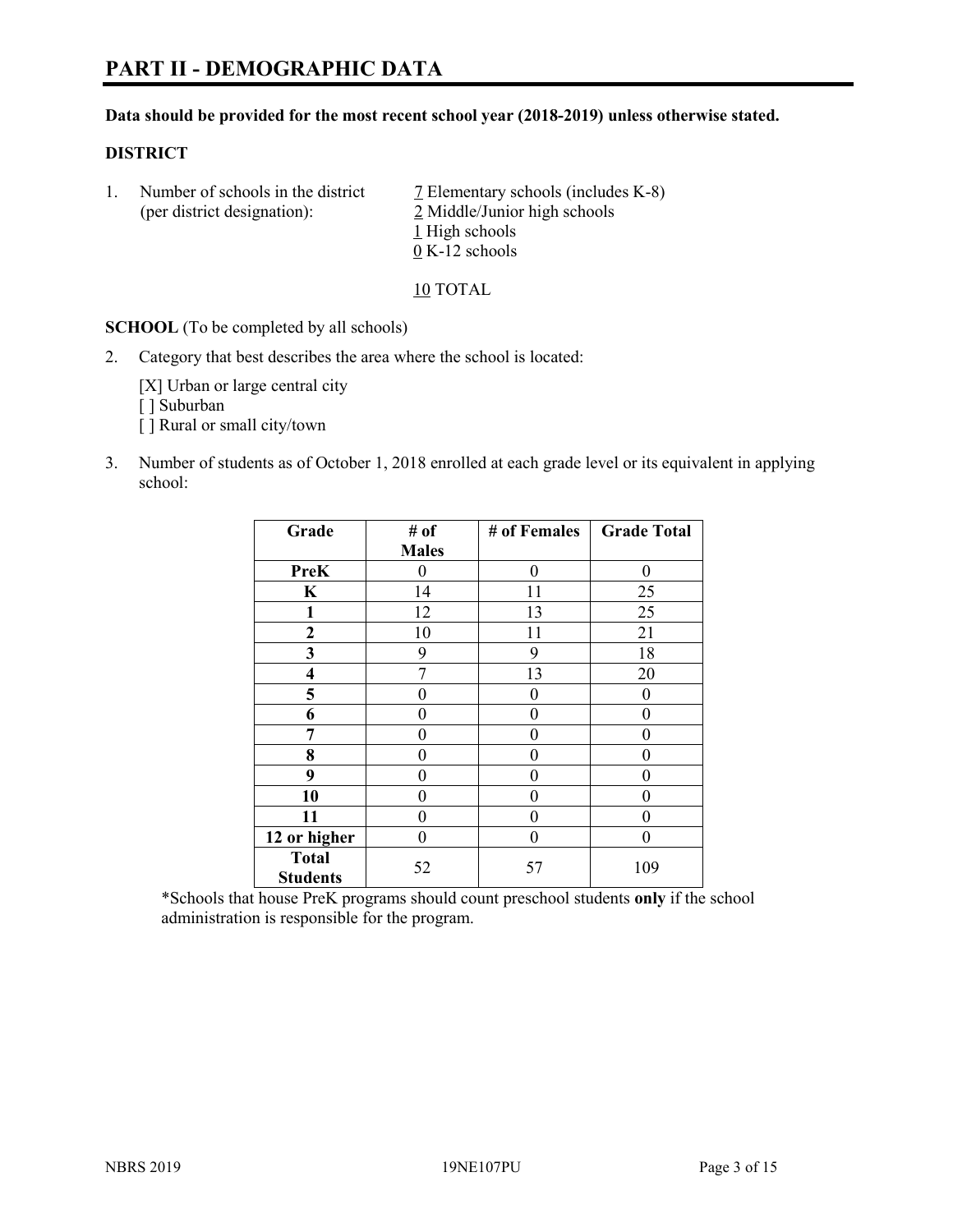4. Racial/ethnic composition of  $0\%$  American Indian or Alaska Native the school (if unknown, estimate): 0 % Asian 0 % Black or African American 14 % Hispanic or Latino 0 % Native Hawaiian or Other Pacific Islander 85 % White  $1\%$  Two or more races **100 % Total**

(Only these seven standard categories should be used to report the racial/ethnic composition of your school. The Final Guidance on Maintaining, Collecting, and Reporting Racial and Ethnic Data to the U.S. Department of Education published in the October 19, 2007 *Federal Register* provides definitions for each of the seven categories.)

5. Student turnover, or mobility rate, during the  $2017 - 2018$  school year:  $\leq 1\%$ 

If the mobility rate is above 15%, please explain.

This rate should be calculated using the grid below. The answer to (6) is the mobility rate.

| <b>Steps For Determining Mobility Rate</b>    | Answer |
|-----------------------------------------------|--------|
| (1) Number of students who transferred to     |        |
| the school after October 1, 2017 until the    |        |
| end of the 2017-2018 school year              |        |
| (2) Number of students who transferred        |        |
| from the school after October 1, 2017 until   |        |
| the end of the 2017-2018 school year          |        |
| (3) Total of all transferred students [sum of |        |
| rows $(1)$ and $(2)$ ]                        |        |
| (4) Total number of students in the school as |        |
| of October 1, 2017                            |        |
| $(5)$ Total transferred students in row $(3)$ | < 01   |
| divided by total students in row (4)          |        |
| $(6)$ Amount in row $(5)$ multiplied by 100   | <1     |

6. English Language Learners (ELL) in the school:  $0\%$ 

0 Total number ELL

Specify each non-English language represented in the school (separate languages by commas):

7. Students eligible for free/reduced-priced meals: 22 % Total number students who qualify: 24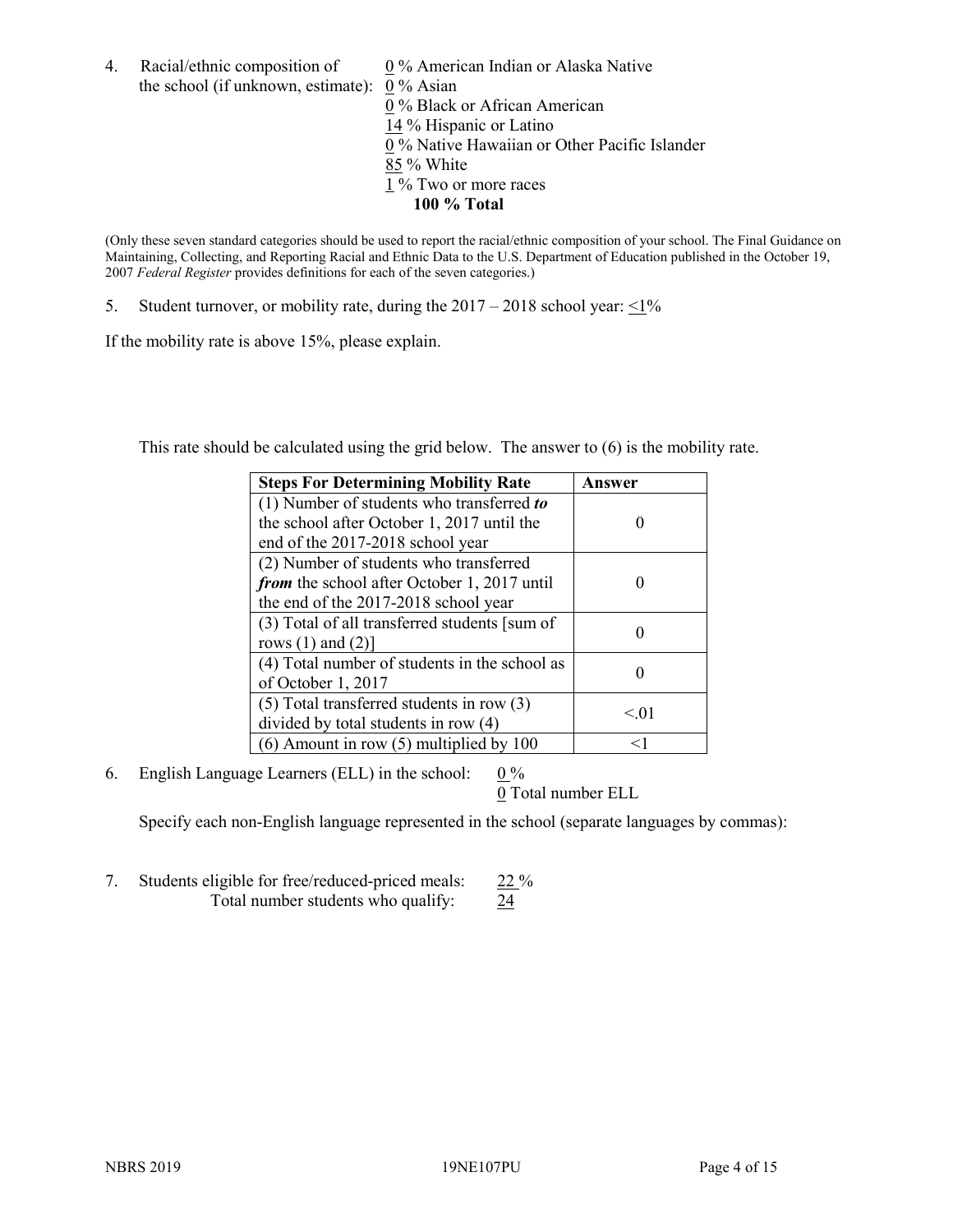6 Total number of students served

Indicate below the number of students with disabilities according to conditions designated in the Individuals with Disabilities Education Act. Do not add additional conditions. It is possible that students may be classified in more than one condition.

| 0 Autism                           | 0 Multiple Disabilities                 |
|------------------------------------|-----------------------------------------|
| 1 Deafness                         | 1 Orthopedic Impairment                 |
| 0 Deaf-Blindness                   | 0 Other Health Impaired                 |
| 0 Developmental Delay              | 0 Specific Learning Disability          |
| 0 Emotional Disturbance            | 5 Speech or Language Impairment         |
| $\underline{0}$ Hearing Impairment | 0 Traumatic Brain Injury                |
| 0 Intellectual Disability          | 0 Visual Impairment Including Blindness |

- 9. Number of years the principal has been in her/his position at this school:  $\frac{3}{5}$
- 10. Use Full-Time Equivalents (FTEs), rounded to nearest whole numeral, to indicate the number of school staff in each of the categories below:

|                                                                                                                                                                                                                              | <b>Number of Staff</b> |
|------------------------------------------------------------------------------------------------------------------------------------------------------------------------------------------------------------------------------|------------------------|
| Administrators                                                                                                                                                                                                               |                        |
| Classroom teachers including those<br>teaching high school specialty<br>subjects, e.g., third grade teacher,<br>history teacher, algebra teacher.                                                                            | 5                      |
| Resource teachers/specialists/coaches<br>e.g., reading specialist, science coach,<br>special education teacher, technology<br>specialist, art teacher, etc.                                                                  | $\mathcal{D}$          |
| Paraprofessionals under the<br>supervision of a professional<br>supporting single, group, or classroom<br>students.                                                                                                          | 3                      |
| Student support personnel<br>e.g., school counselors, behavior<br>interventionists, mental/physical<br>health service providers,<br>psychologists, family engagement<br>liaisons, career/college attainment<br>coaches, etc. |                        |

11. Average student-classroom teacher ratio, that is, the number of students in the school divided by the FTE of classroom teachers, e.g.,  $22:1$  22:1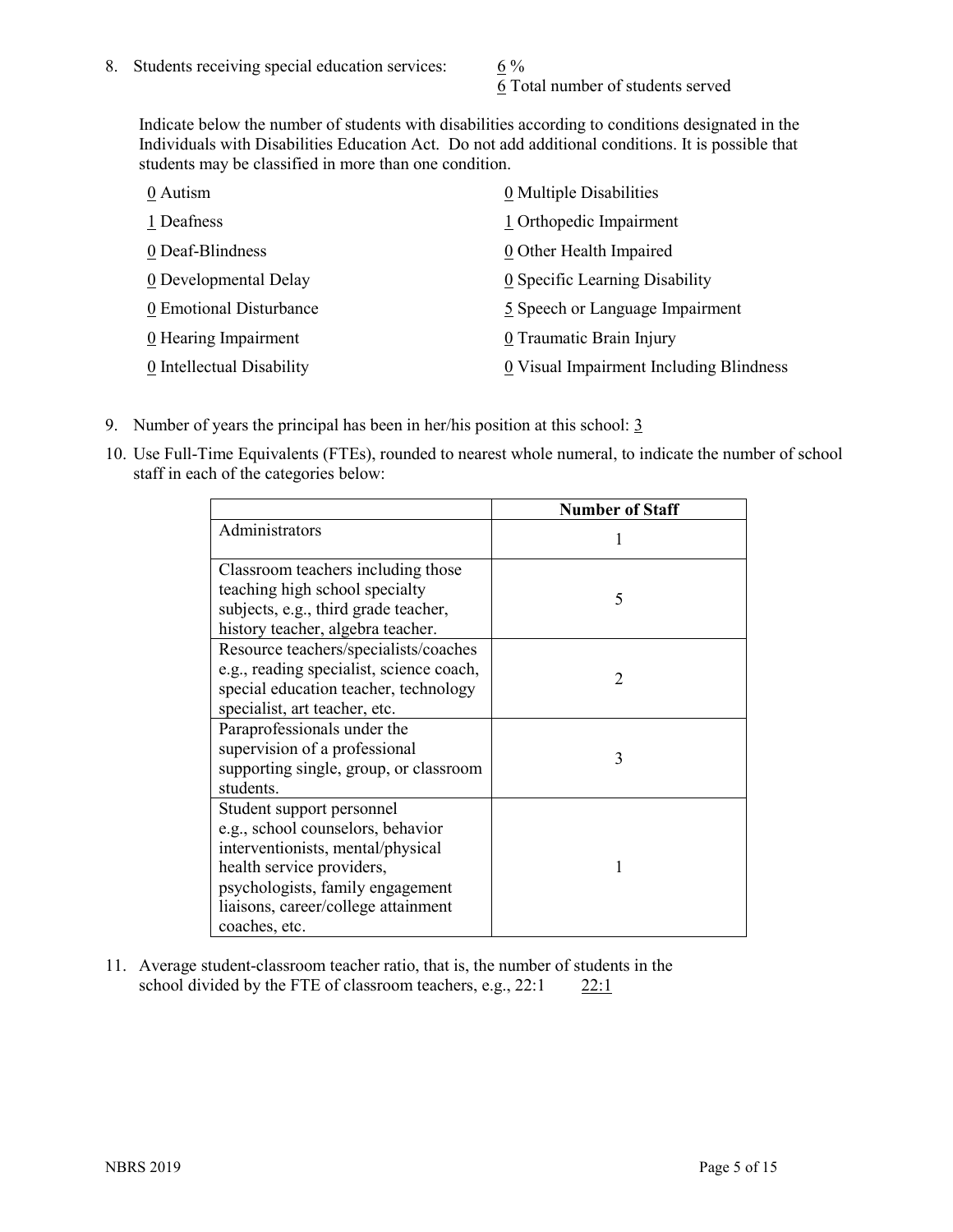12. Show daily student attendance rates. Only high schools need to supply yearly graduation rates.

| <b>Required Information</b> | 2017-2018 | 2016-2017 | 2015-2016 | 2014-2015 | 2013-2014 |
|-----------------------------|-----------|-----------|-----------|-----------|-----------|
| Daily student attendance    | 97%       | 98%       | 97%       | 98%       | 98%       |
| High school graduation rate | $0\%$     | $0\%$     | $0\%$     | $9\%$     | $0\%$     |

#### 13. **For high schools only, that is, schools ending in grade 12 or higher.**

Show percentages to indicate the post-secondary status of students who graduated in Spring 2018.

| <b>Post-Secondary Status</b>                  |          |
|-----------------------------------------------|----------|
| Graduating class size                         |          |
| Enrolled in a 4-year college or university    | $0\%$    |
| Enrolled in a community college               | 0%       |
| Enrolled in career/technical training program | 0%       |
| Found employment                              | 0%       |
| Joined the military or other public service   | 0%       |
| Other                                         | $\Omega$ |

14. Indicate whether your school has previously received a National Blue Ribbon Schools award. Yes No X

If yes, select the year in which your school received the award.

15. In a couple of sentences, provide the school's mission or vision statement.

The mission of Norfolk Public Schools is to prepare all students to pursue their goals for the future.

16. **For public schools only**, if the school is a magnet, charter, or choice school, explain how students are chosen to attend.

We are a public Montessori school; families interested in the Montessori method of education must apply for admission to Kindergarten before March 31 of each year. On April 1, we randomly draw 25 family names. These 25 students are admitted into Kindergarten for the next school year. Family names continue to be drawn and these families are placed on a waiting list in the order in which they were drawn. Once enrolled at Lincoln Montessori, students are expected to stay through their fourth grade year, whereupon they will transfer to the Norfolk Middle School with the district's other rising fifth graders.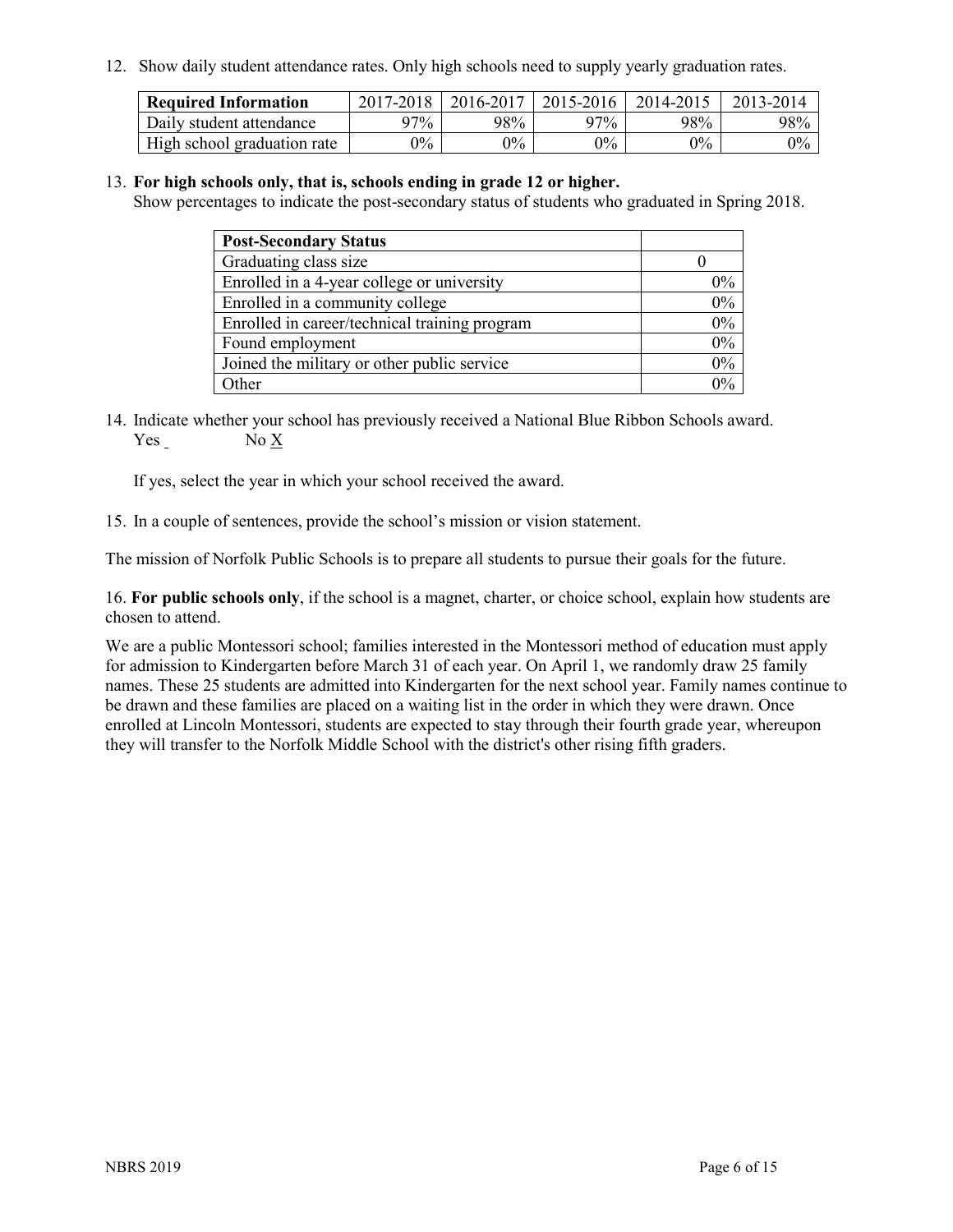# **PART III – SUMMARY**

In 1992, the Norfolk (NE) Public School District opened a public Montessori Kindergarten class at Victory Elementary School, located at 1001 South Victory Road. Quickly, this program grew into a K-3 Montessori school. In 2002, when Norfolk Public Schools closed its "country schools", our Montessori program added a 4th grade section and moved into Lincoln Elementary School at 301 South 3rd Street, where we still are today. We are currently known as Lincoln Montessori Elementary. This helps inform and educate our community that we are a public school and are located in the "Lincoln building", but we offer a different way of delivering instruction.

The Norfolk Public Montessori School provides an alternative to parents for their children's public school education. It is a program that is part of the Norfolk Public School. Therefore, there are no additional fees or tuition charges. The curriculum meets district and state standards and is the same as the other six elementary schools in Norfolk. The difference lies primarily in the manner of presentation, the timing of material presentation, and in the materials themselves.

Dr. Maria Montessori, who created the Montessori method of education, believed that no human being is educated by another person. She thought that a truly educated individual continues to learn from within by a natural curiosity and love for knowledge. Dr. Montessori felt the goal of education should be for the child to cultivate his or her own natural desire to learn.

The Montessori method of education is a balance of structure and freedom that gives children a strong basis for developing the learning skills in their formative years. The teacher in a Montessori classroom facilitates learning and does not strive to be the focal point of the environment. Rather, the teacher observes the child's needs and directs the child toward the appropriate materials through which learning will be achieved.

Children in a Montessori classroom are exposed to academic areas early on, through manipulative materials and are provided with real-life, concrete experiences. The child's academic progress is closely observed and monitored by the teacher. The Montessori classroom is designed to meet the needs of the child with specialized manipulative materials which are sequenced and which isolate difficulties in order to lead the child from one level to the next. Typical classroom environments are divided into specific learning areas with the main emphasis on language, mathematics, and cultural studies.

Children are free to choose from the materials that have been introduced to them by the teacher. They may work with materials repeatedly to have the opportunity to discover the underlying concepts and to attain mastery of the skills contained. Although there are both large and small group activities throughout the session, the child's academic instruction is most often individually presented. Each child is carefully observed to assure respect for his or her own level of ability and progress. One learner is not compared or paced with another.

Lincoln Montessori has five classrooms: Kindergarten, two 1st and 2nd grade multi-age classrooms, 3rd grade and 4th grade with a total of 109 students in 2018-19. Our student body is slowly becoming more diverse. Today, only 22% of our students receive free or reduced meals, but that is up from just 11% in 2015-16. At Montessori, 85% of our current students are white, but that is down from 92% in 2015-16. Currently 14% of our students are Hispanic, up from 4% three years ago.

There are five full-time, certified Montessori teachers on staff. Our staff also includes a .5 physical education teacher, a .5 music teacher, as well as part-time art and computer technology teachers, similar to the other elementary schools in the district. We also have shared (about .4 FTE) principal, two part-time counselors (which add to .4 FTE), three paraprofessionals, and a full-time secretary.

Special Education services are limited at this time. Limited resource and ELL instruction is available depending on the needs of the student. Speech/Language services are available and are provided by a shared Speech/Language pathologist.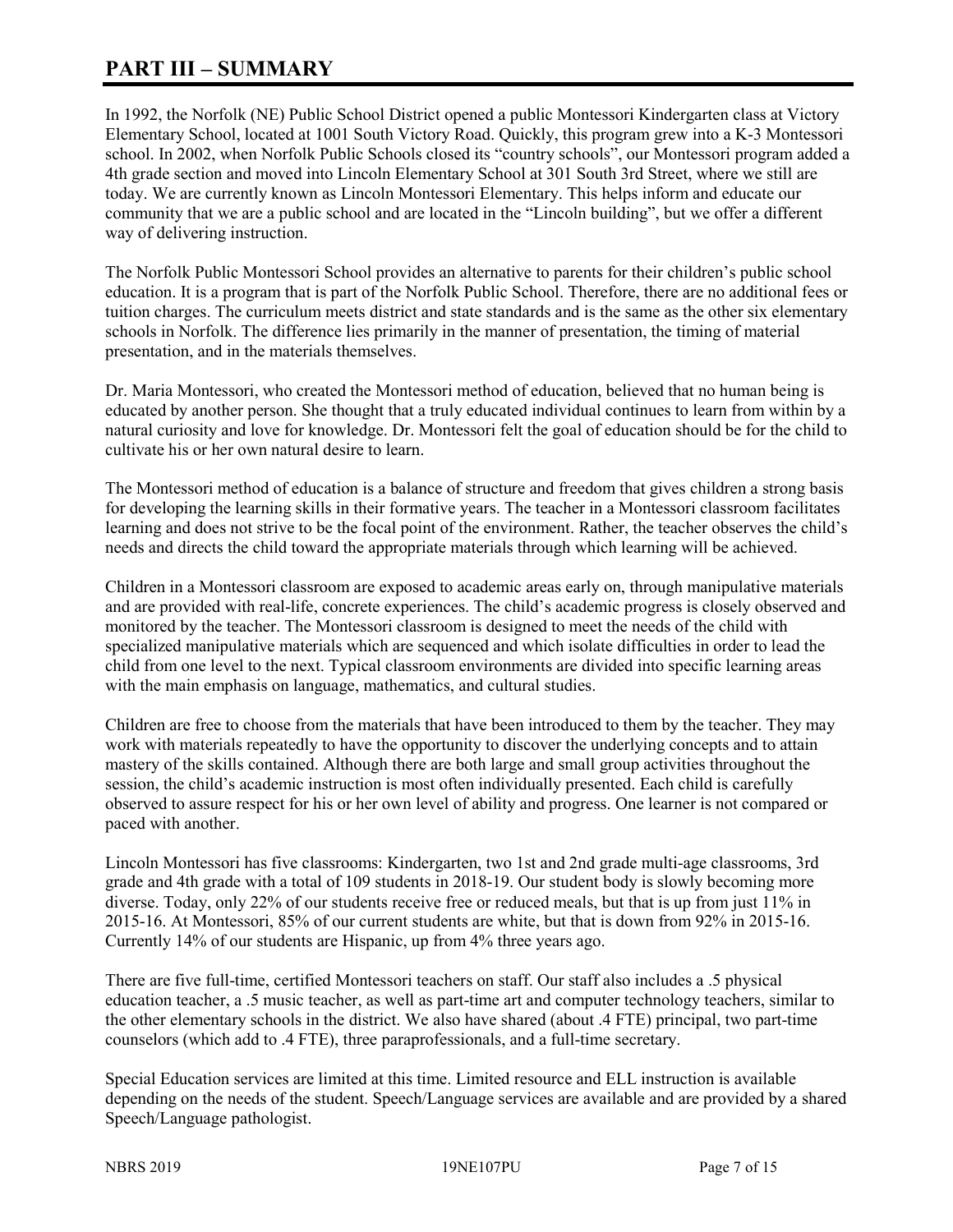# **1. Core Curriculum:**

## **1a. Reading/English language arts:**

The Montessori method of instruction follows a phonetic approach when introducing reading and language. We begin with an emphasis on sounds. The sounds are broken up into three groups and once a group of sounds is learned, we begin blending those sounds into words. As students practice blending with that specific group of sounds, they begin learning new groups of sounds. We practice this until all sounds are introduced and the students can blend those sounds into words. We do this with a variety of hands-on materials. In conjunction with learning to blend and read words, we also introduce high frequency/sight words and letter names. We introduce handwriting and practice pre-writing and language skills (opposites, rhyming, word families, patterning etc.) through concrete materials. From there, we follow a stair-stepping scope and sequence, which would include skills like sentence structure, writing, digraphs, blends, alphabetical order, compound words, and comprehension. Reading and language skills are introduced according to the level of the child and the development of each student. Freedom of movement and choice are encouraged. All areas begin with concrete materials and move to the abstract.

Our teachers use formative assessments every day to make sure our students are on track to reach our district's target standards. If, after introducing and practicing a skill, a teacher finds that a student is consistently struggling with a concept, then that concept will be retaught. We also use the DIBELS assessment twice a year and again use the results to validate what we see in classrooms and also to provide us with evidence of a struggling reader. We administer the NSCAS tests to our third and fourth graders and give the MAP tests to students in second, third, and fourth grades. We use the results of this data to ensure that our students are on track to succeed.

## **1b. Mathematics:**

The Montessori math curriculum is centered on concrete educational materials that show what is taking place in a mathematical process. Math is an abstract concept, but if these concepts are explained with concrete materials that the child can manipulate, they are able to learn at a faster pace. This enables them to be prepared for advanced math concepts at a later age. Learning comes more easily when students can use a hands-on approach and the Montessori math materials proceed through several levels of abstraction. Children learn through the use of the materials, working with partners, and teaching other children. Over time, the children are able to move into abstract understanding of all math concepts. We want our students to visualize patterns, develop number sense, think critically and logically, be able to work cooperatively and teach other students as well. All K-4 students use the Montessori math materials every day. All of the Montessori math is divided into categories, such as problem solving, fractions, place value, and geometry. Our math curriculum meets or exceeds all state standards for each grade level and all state standard concepts are taught at each grade level.

Our 3rd and 4th grade students take the MAP and NSCAS assessments and our 2nd grade students take the MAP assessment. All of our students utilize the computer programs IXL and Xtra Math for additional practice in all math area standards.

## **1c. Science:**

Science instruction in the Lincoln Montessori program follows the Montessori of America scope and sequence. We provide students with many opportunities to focus on the process and issues of science including the study of life, the laws and structure of the universe, and the work of scientists. The standards are carefully addressed by teaching students to learn to ask questions, follow a systematic process of observation, collect and analyze data, and conduct controlled experiments. The problem-based learning and differentiated instructional process are used to encourage a sense of wonder of the universe, the simple beauty of the physical laws, and the miracle of life. The school-wide lessons extend from sorting objects in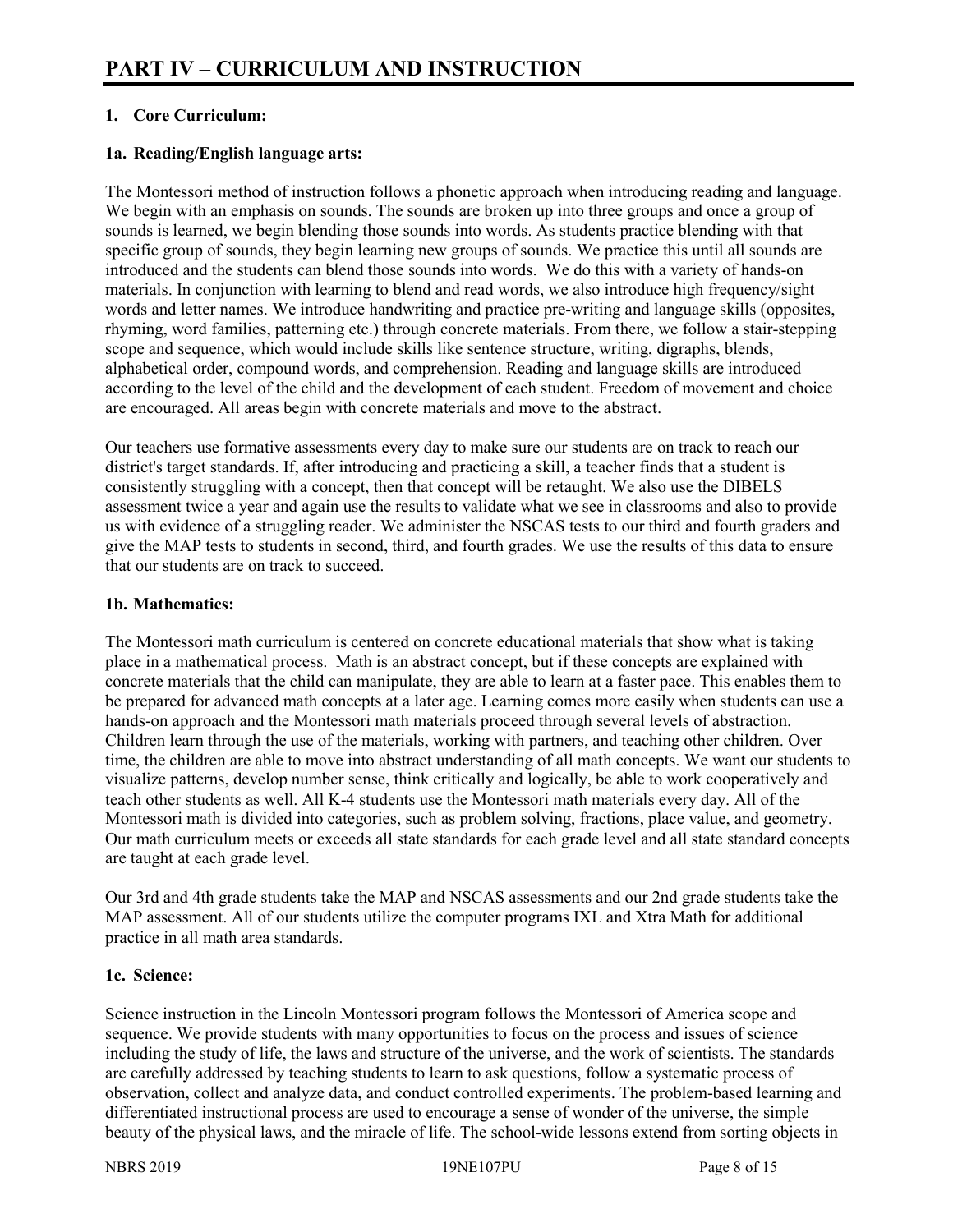the youngest child, all the way to engaging in activities such as debates and STEM science fairs for upper elementary students. Topics of study in the Montessori program range from how the world began to the basic principles of astronomy, botany, chemistry, physics, and zoology. Each lesson/material may contain multiple elements, which are tagged to the appropriate cycles within the multi-age classrooms.

The circular approach used follows the Montessori of America program which our school has remained true to, but also adapts to include any district standards that are in addition to the Montessori curriculum. Assessment data from the 5th grade drives the overall K-4 program to allow students to easily transition to the Middle School level, which begins in 5th grade in Norfolk. The science curriculum aims to prepare students to achieve all Montessori science tenants as well as the required State of Nebraska standards.

# **1d. Social studies/history/civic learning and engagement**

In a Montessori classroom, social studies is referred to as the "cultural area." Students learn about the history and traditions of different cultures as they study the world. Children are naturally curious about their surroundings. The Montessori cultural areas spark a child's interest at all elementary age levels. One important area of the cultural study is geography. Students understand that there is a purpose and an order to our universe. This involves how and why things happen in a specific order. Through the core Montessori curriculum, the scope and sequence starts with the big picture and moves to the smaller parts. The big picture is our solar system and the study of the universe and planets. This is usually done through unit studies and themed activities. This year, for example, our school hosted a science assembly that involved an indoor planetarium.

As the students enter grades 1-3, they begin studying the seven continents. Through the continent study, students learn about the people, land, animals, and famous landmarks. At Montessori, we constantly are using teacher-created formative assessments to make sure our students are on track to reach our target standards. Our students complete pin maps and puzzle maps, which leads to further curiosity. Advanced students are given the opportunity to label states, countries, and capital cities, too. Students have the opportunity to further their learning through research of states, countries, and continents.

The Montessori classrooms use Scholastic News as a resource for learning about current events. Teachers sometimes use the short assessments from the Scholastic News to check for understanding.

Additionally, grades K-4 can explore social studies on our computerized program called IXL. This program gives teachers even more data about how well students are learning the material. The fourth grade studies Nebraska by using books, technology, and inviting speakers into the classroom. A fourth grade study trip to Lincoln includes a visit to the State Capitol and Morrill Hall. Through these cultural studies, students gain a deeper understanding of our world.

# **1e. For secondary schools:**

# **1f. For schools that offer preschool for three- and four-year old students:**

# **2. Other Curriculum Areas:**

#### MUSIC

Students study music at Montessori to gain an appreciation and love for music. The focus of the curriculum is to create a positive learning environment where students get basic training of the language of music. Music can support enhance what students are learning in math, science, language, social studies, and many other subjects.

The music program goes beyond the words of the songs and includes opportunities to explore movement,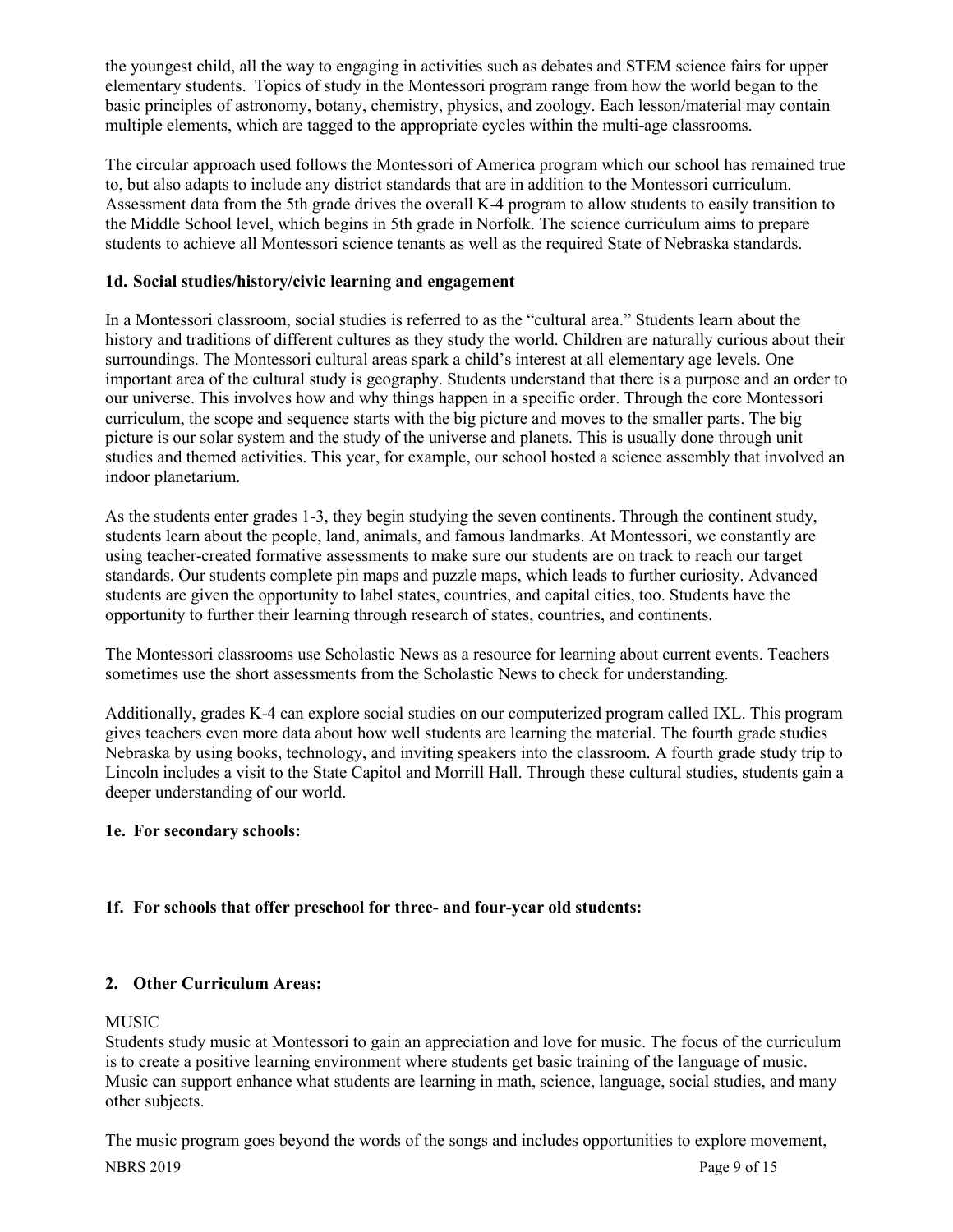rhythm, tone, and pitch, as well as valuable listening experiences. Students can explore their own musical interests and experience the emotional and transformative power of hearing, creating, and performing music. Students participate in vocal music two to three times per week for 30 minutes and are invited to explore orchestra as fourth graders.

## ART

Students receive instruction in art at least twice per week. Creation is at the heart of art instruction at the elementary level. Students learn to work with various tools, processes, and media. They learn to coordinate their hands and minds in exploration of the visual world. In art class, the child's natural inquisitiveness is nurtured. Students develop skills of observation as they learn to examine the objects and events of their lives through art. They are able to experiment enthusiastically with the art materials and investigate the ideas presented to them through visual arts instruction.

#### PHYSICAL EDUCATION

The goal of Physical Education is to teach students to become life-long participants of exercise and sports/leisure activities. The focus of the curriculum includes the basic fundamentals of movement, with some moderate sport skills in the higher grades. Students participate in Physical Education two to three times per week for a 30-minute period.

We use a variety of health-related physical fitness assessments through a program called Fitnessgram. It assesses cardiovascular fitness with the PACER Run, muscular endurance with the Curl Up / Sit Up test, and flexibility with the Sit and Reach Test. We test every fall and spring to show growth over the school year. The goal of FitnessGram is have each student in the "healthy fitness zone". If you are in the healthy fitness zone, you are considered to have overall good health.

We also send home a couple family fitness challenges throughout the year. Our November challenge was entitled "Stuffed with Fitness"; our January one was called "Fit with Family" and the last one in March was Dr. Seuss-themed. These challenges encourage families to be active together.

The Red Ribbon Run promotes a drug free and healthy lifestyle and is sponsored by WJAG Radio every fall. The Elks Free Throw Contest is held every winter and we have a district-wide 4th grade track meet every spring. We also host an all-school Field Day every other year; on years in which we don't have Field Day, we host an all-school talent show.

# LIBRARY/MEDIA

The library/media program of our school supports students' acquisition of skills and knowledge by focusing on the following skills: reading, information literacy, digital citizenship, and keyboarding. The primary emphasis of our library program is to encourage a love of reading. We do this with weekly presentations to grades kindergarten through fourth grade to promote award-winning and popular books that exemplify quality illustrations and literature, promote an understanding of other cultures and areas of the world, and encourage positive behaviors and acceptance of others. We also provide students with an understanding of how to use reference materials and skills to read a variety of print mediums and formats. Students are given ample opportunity and encouragement to check out multiple books each week.

The media classes continue our goal of promoting information literacy by providing students with weekly online classes to practice using online reference materials, to gain an understanding of website credibility, and to practice locating online information sources and extracting pertinent information. During these classes, students also learn the skills for using technology, as well as how to use technology responsibly and safely.

# **GUIDANCE**

NBRS 2019 Page 10 of 15 Lincoln Montessori students in grades one through four participate in whole class guidance lessons one day every other week for 45 minutes. Kindergarten guidance lessons are held each week for 30 minutes. We have a schoolwide behavior plan that reinforces positive behavior and teach monthly Boys Town social skills. The guidance curriculum follows the ASCA (American School Counseling Association) Standards for Elementary School Counseling and assists students in developing mindsets and behaviors that make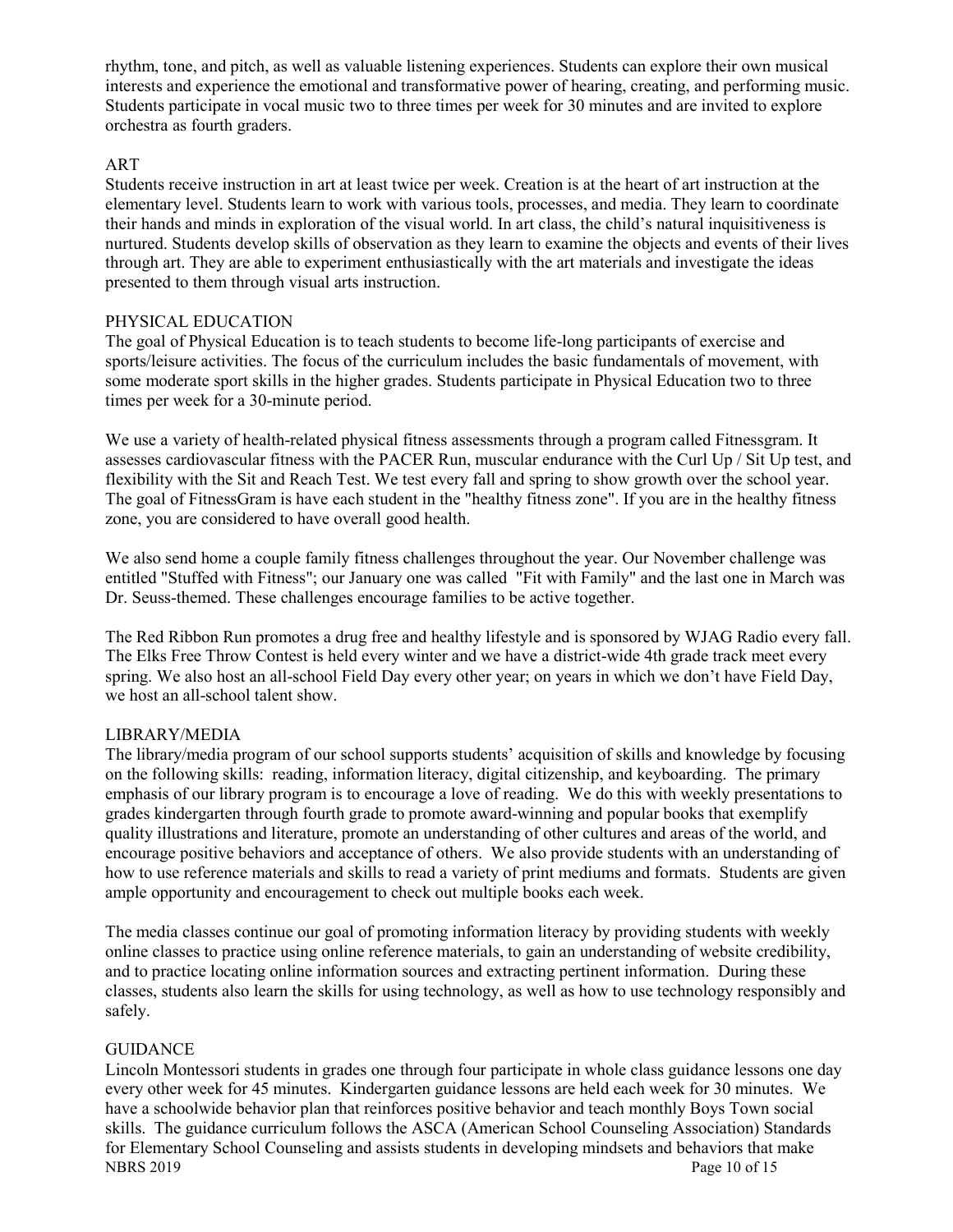them successful learners and give them social skills as well as skills for self-management. Each K-2 lesson includes discussion, exploration, activities, stories, projects, and games to make each character concept fun and memorable. Grade three uses The Energy Bus for Kids book and journal activities by Jon Gordon, Paws in Jobland career exploration software, and books by Julia Cook to teach social and academic skills. Grade four utilizes a resilience education curriculum called "Why Try." It is a program that provides simple, hands-on solutions to increase academic success. It teaches social and emotional principles to youth in a way they can understand and remember through the use of analogies. Individual students receive counseling services as needed through referrals from classroom teachers and parents, as well as selfreferrals. When necessary, referrals to outside agencies are made and collaboration with those agencies takes place. School counselors also coordinate Student Assistance Team (SAT) meetings as needed. The SAT is a school team, which includes the parent and, when appropriate, the student, in a positive, collaborative, problem solving, intervention process to help improve the student's school life.

# **3. Special Populations:**

At Montessori, the focus is always on the learner, so meeting a student's individual needs is second-nature to us. Maria Montessori once said, "No child can be free unless he is independent." She wholeheartedly believed that the student should be left in charge of his or her own learning. Here, we can do that. We have little large-group instruction, compared to traditional elementary schools. We teach skills and techniques to students and then let them discover how best to use them. Our teachers observe and follow the child, providing assistance along the way. Students are given specific practice to complete and after checking with their teacher to ensure competence, they are allowed to complete the classroom activities that they enjoy the most.

When students do struggle, parents or teachers can gather as a SAT (Student Assistance Team). The team includes the parents, teacher, counselor, and principal. It also sometimes includes the student as well. During the SAT meeting, the team makes suggestions and brainstorms ideas to help make the student more successful.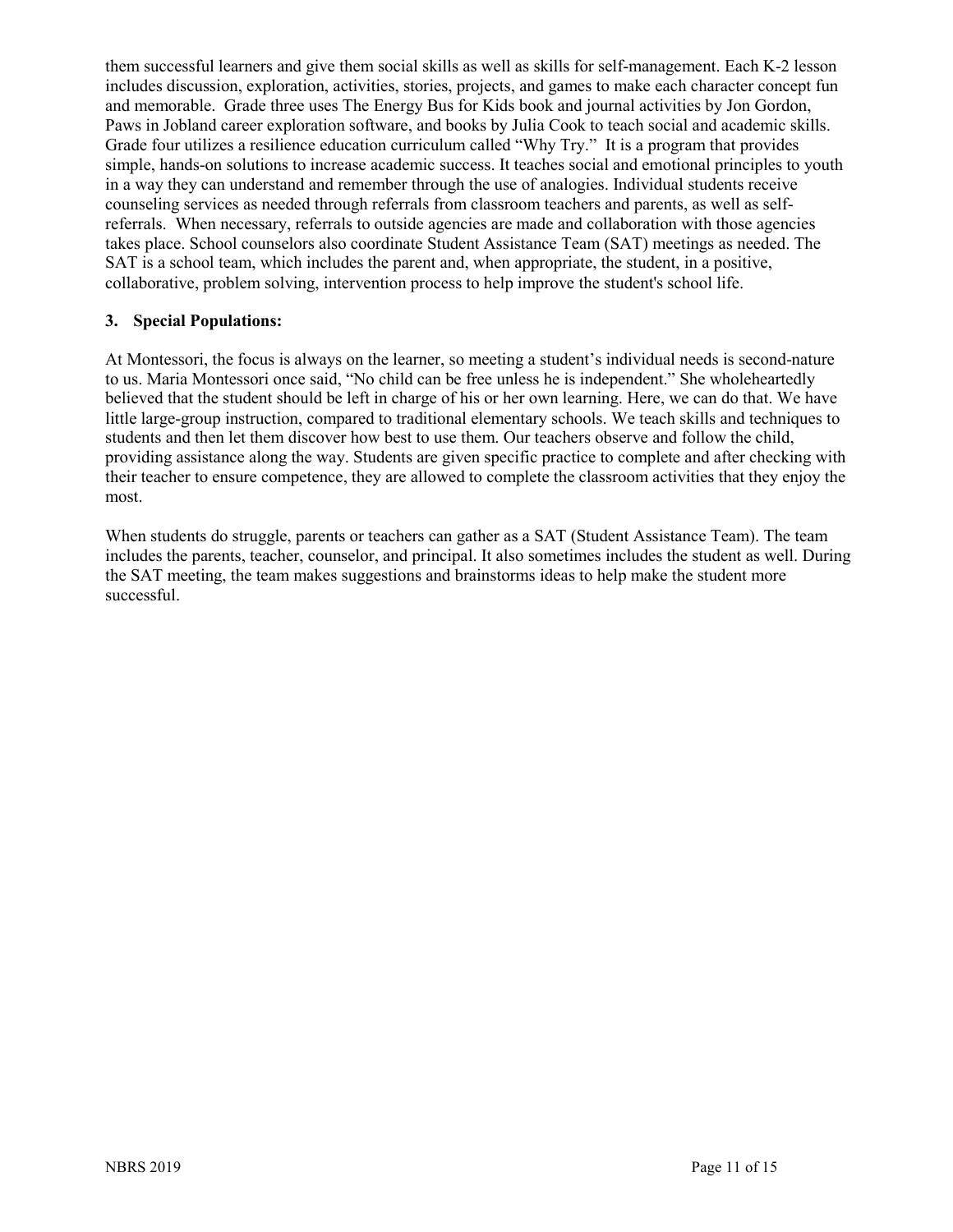## **1. School Climate/Culture:**

The culture at Lincoln Montessori can be felt immediately upon entering the building. Students are greeted at the door by staff and student leaders. Hallways are filled with colorful artwork, motivational sayings, kindness posters and character building displays. The mornings begin school wide with a morning meeting in the gym that includes the Pledge of Allegiance, school creed, and a patriotic song. In addition, students are recognized for academic and social accomplishments during this time.

At Lincoln Montessori it is our mission to prepare all students to pursue their goals for the future. We take great pride in providing an inviting atmosphere for our students, families, and staff. The presence of a peaceful environment is one of the many factors that support social and academic growth at our school. By clearly communicating high expectations and having a culture of kindness, cooperation and trust has been established. Lincoln Montessori has adopted an open door policy among classes. Students are often found visiting and helping in other classrooms. Buddy Time, where students of various ages work together, is a favorite time for the children.

Teachers feel valued and supported because of the relationships that have been developed while teaching together. Teachers value each other's ideas and want to support all children at Lincoln Montessori. We pride ourselves on minimal staff turnover over the last twenty-five years, which has resulted in a familylike atmosphere. Teacher relationships are strong and are developed further outside of the school day and building. Our Parent Advisory Board (PAB) supports our staff in a number of ways, including providing "Classroom Cash" to purchase items for classrooms, celebrating teacher appreciation week for the entire month of April, and providing a duty-free lunch for them in May.

## **2. Engaging Families and Community:**

We strive to engage families and our community in our students' education. We want parents to be actively involved to ensure student success. Teachers and staff communicate constantly with families; examples include parent/teacher conferences, phone calls, emails, face to face communication, Class DOJO and Remind apps, and a monthly newsletter. Parents are encouraged to volunteer if possible and many eat lunch with their child/children at some time during the school year.

Teachers at Lincoln Montessori encourage an open line of communication with families. All parents are invited to participate in our school-wide communication page. On this page, student successes and class insights via pictures and messages are shared. We have received a great deal of positive feedback and involvement from parents. In addition, parents are invited to eat lunch with their child and are given opportunities to volunteer in the classroom and at school wide events, including field trips and various PAB events. Our school secretary sends weekly emails to families about school events and student celebrations.

Our PAB consists of parents of our current students. This group organizes/sponsors many events and community outreach programs throughout the school year. Some events include our beginning of the year Open House, Father/Daughter and Mother/Son Dances, Muffins with Mom, Donuts with Dad, our School Carnival, Bingo/Reading Nights, Teacher Appreciation Week, and fundraisers and monetary donations to each classroom every year. Our PAB also helps with community outreach events, such as our Mercy Meals food-packing project and our Community Service Day.

Our student body also completes community service projects. Students participate in a yearly food drive and actually deliver the food to the Norfolk Food Pantry. We collect coins during Presidents' Day each year and donate the money to various community projects. Our #TeamBeKind group raked leaves in the fall for the elderly who live in our school neighborhood. We have also done fundraisers for "Jump Rope for Heart" to support the American Heart Association and some students participate in the "Red Ribbon Run" which promotes making healthy lifestyle choices.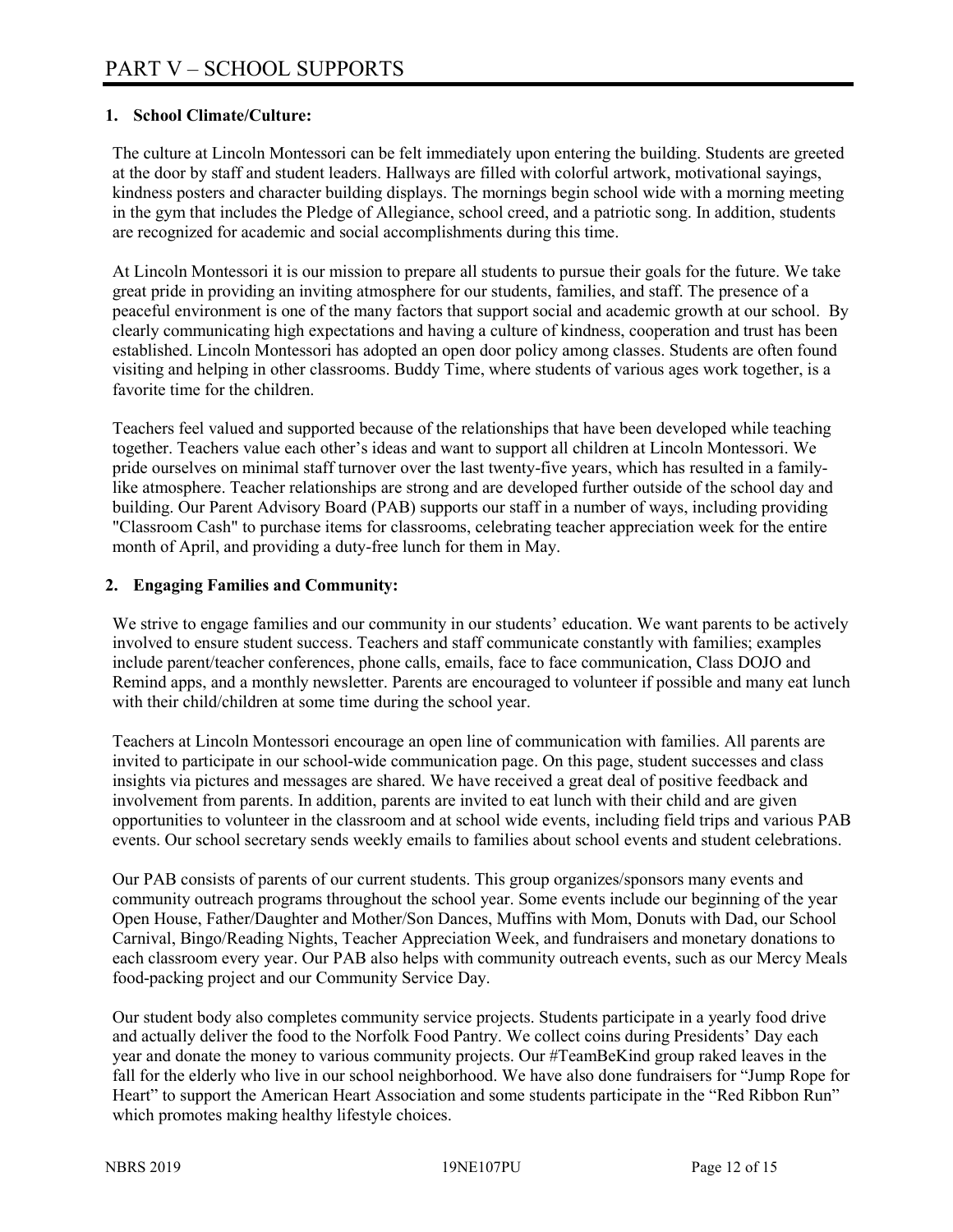Our school has a business partnership with Lou's Thrifty Way, a family-owned grocery store in Norfolk. The owner visits our school once a month and meets with students who have demonstrated desirable character traits throughout the month. He also gives them coupons to use in the grocery store and hangs their picture when they come to redeem the coupon. Our students help the store by decorating paper grocery bags during special holidays that are then given out to the customers in the store. We also do artwork to hang in the store for customers to see.

To promote and educate patrons about our school, we offer a Kindergarten Informational Night to community families who are considering enrollment in our program. We also host the annual STEM Science Day for all 3rd grade students in the Norfolk Public School system. The students get to experience a number of STEM projects and activities during the school day and then our school also hosts students and families from other grade levels during an evening presentation.

We feel engaging our parents and our community is critical to each of our students' success. We encourage our families to participate in all that is offered at our school.

# **3. Professional Development:**

The Montessori Approach to Professional Development involves three primary areas. Our staff takes part in district-wide professional development days several times throughout the year and have opportunities to grow professionally in areas such as classroom management, technology, curriculum, assessment, and leadership. The ideas gathered are brought back to the Montessori staff and shared. Many ideas are used to help improve the needs of our teachers, students, and community. We value this time as it helps us keep current and well informed so that we are making the best decisions possible regarding our students and the Montessori curriculum. Often new ideas in technology, behavior practices, or new leadership ideas are implemented or improved.

Lincoln Montessori certified staff also participates in weekly Professional Learning Communities (PLCs), consisting of both district-wide grade level meetings and Montessori school certified staff meetings. The district-wide PLC meetings help us to ensure the Montessori program is meeting district and state standards and recommendations, while the Montessori school PLC meetings allow us to build on our Montessori principles and methods and keep current with any new ideas or any area needing attention. We are able to ensure we are meeting the needs of all our students by meeting regularly with these two groups. The Montessori staff PLCs provide necessary time needed to meet and work on things which require the leadership of the part-time principal. Due to the strong PLC time provided by the district, we feel we are able to constantly improve our program and improve the needs of all our students. The time we are given is critical to our development of curriculum needs because we study data and develop learning plans with a strong sense of commitment.

Thirdly, the Montessori staff participates in many areas of developing their technology skills by attending special conferences such as NETA (the Nebraska Educational Technology Association), Google Summits, NNSTI (Northeast Nebraska Summer Tech Institute), in-house trainings, and webinars. These various trainings have provided more tools for our teachers' tool belts and have helped provide students with a variety of ways to learn things in new and different ways. With the Montessori individualized approach to learning, technology has been used to enhance ways to learn and present new material as well as give the students new avenues to prepare, learn, and present information.

In addition to these areas of focus, the certified staff has been able to take advantage of personal visits to several different area Montessori schools to gain new ideas and share with Montessori teachers outside of our district. This is always a most valuable learning tool when teachers can experience Montessori classrooms and share ideas. Many of these are implemented both in the classrooms and at administrative levels such as new materials to explore, teaching strategies, ways of reorganizing, room configurations, and classroom management.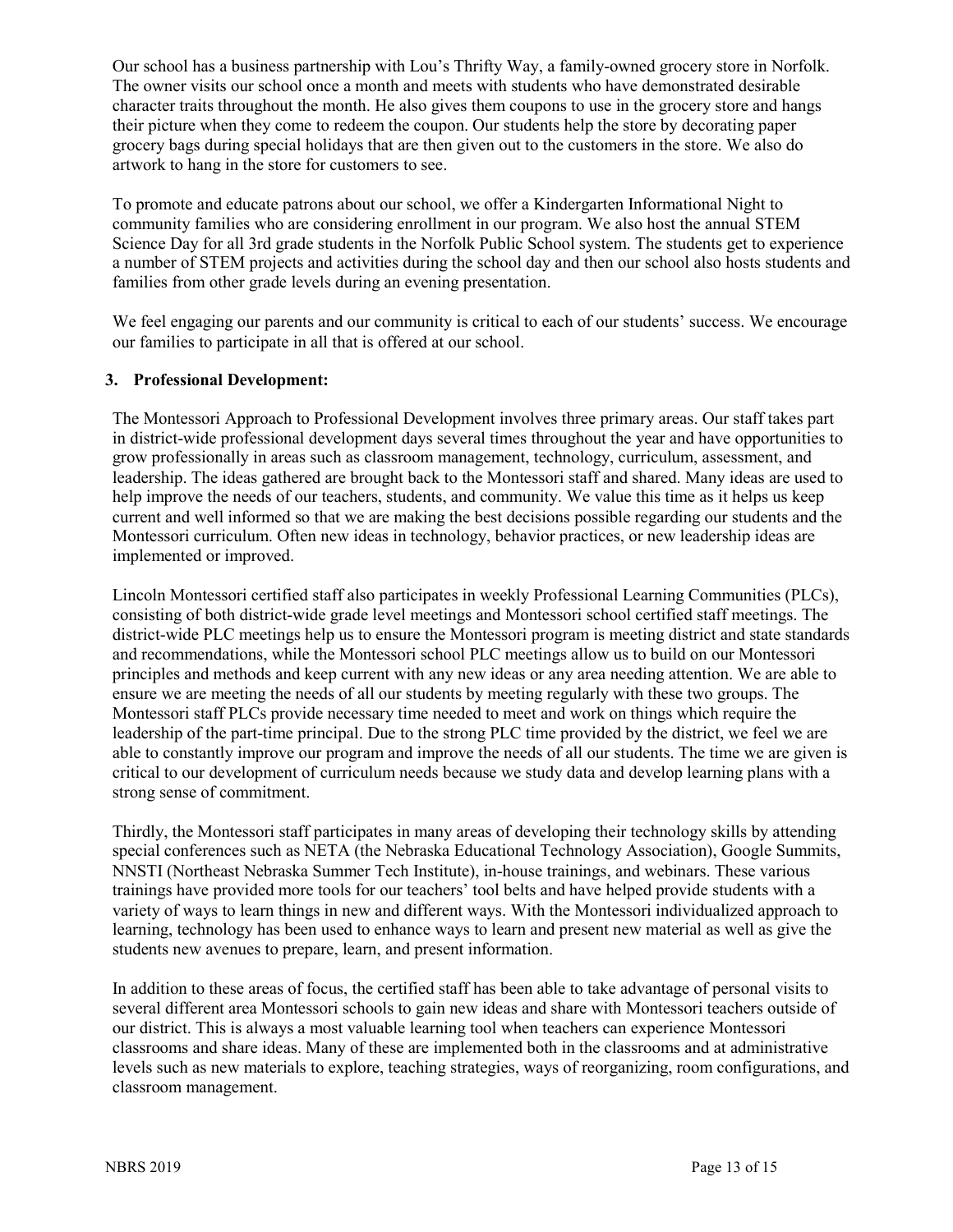#### **4. School Leadership:**

Lincoln Montessori Elementary has always been a school of academic success. The Montessori method of instruction is without a doubt the biggest factor in our success. But we also have a very widespread circle of leaders and influencers who help drive our school forward.

One of the reasons that this circle is so wide is due to the fact that the principal is only on campus about 35% of the school week. His position is shared with another elementary school in Norfolk. Because of this, our teachers, counselors, paraprofessionals and school secretary are tasked with having to make more leadership decisions than many other staffs are asked to make.

Our teachers have spent extra time building relationships with their students and families. They are eager to provide help and suggestions at our SAT (Student Assistance Team) meetings and at school events such as our Montessori Kindergarten Information Night, which is aimed to help parents learn more about the Montessori school and help them decide if the Montessori method would work best for their child.

We have two counselors--but they only work at Montessori one day a week each. However, they do seek out students who are struggling and engage them one-on-one or in small groups. They coordinate our SAT team meetings, organized our student presentation to the Board of Education and have even started "Team BeKind", which is a way for students to become leaders in our building and further Peace Education throughout the building.

Lastly, our school secretary is the backbone of our team-first leadership approach. She notes student absences, parent concerns, and deftly answers questions about what events are coming up at school. She is an incredibly valuable resource both for our school staff and for our Parent Advisory Board.